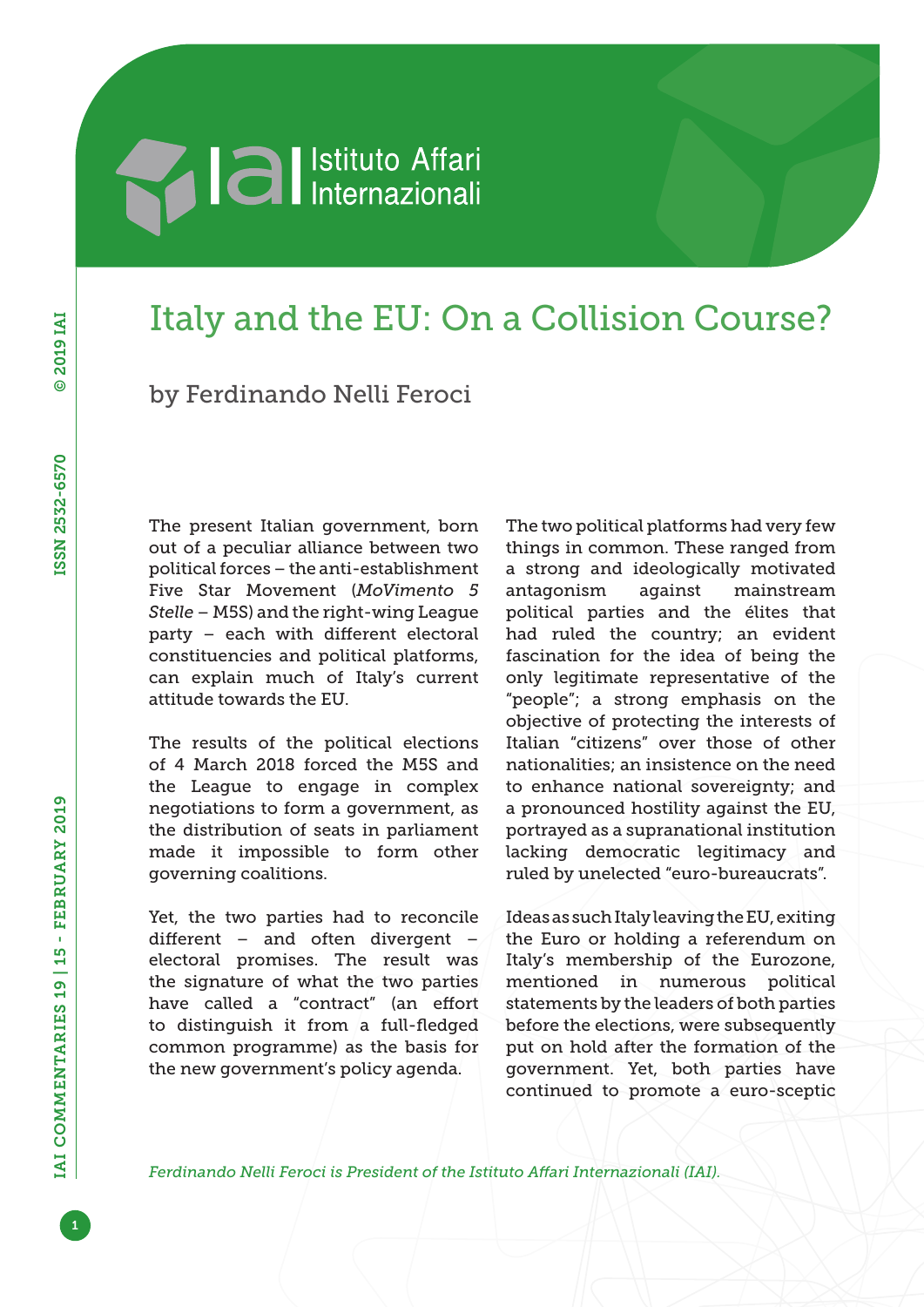(if not euro-phobic) narrative which stigmatises the EU, depicted as an entity imposing constraints rather than offering opportunities for Italy.

The EU, particularly the rules governing the Euro, continue to be presented by key government figures as the main culprits of the country's stagnating economy. According to this narrative, the austerity measures imposed by the EU to contain Italy's public deficit and debt have had damaging procyclical effects on an already weakened economy and have prevented the adoption of measures that could have alleviated social malaise. The EU is also criticised for not showing the necessary solidarity towards a country more exposed than others to the impact of migratory flows.

Not surprisingly, therefore, the first major contrast with the EU was over the budget law for 2019. The original draft submitted by the Italian government to the European Commission (based on the assumption of a deficit of 2.4 per cent of GDP and of an overly optimistic 1.5 per cent growth for 2019) was a deliberate violation of the EU's fiscal rules. The not-so-subtle objective was to challenge the legitimacy and validity of those rules and, more broadly, the authority of the European Commission.

This decision and the subsequent threat by the Commission to open an infringement procedure for excessive debt provoked an immediate negative reaction from financial markets which fretted about the stability of Italy's public finances. A sharp increase in Italy's borrowing costs followed suit, reflected in wider yield spreads with German bonds.

The government was hence forced to quickly revise the draft budget. It eventually agreed with the Commission on a new public deficit target – 2.04 per cent of GDP – bringing Italy broadly in line with previous commitments. But the process was painful.

There were harsh and repeated rhetorical assaults on "European bureaucracy" and the allegedly unjust rules governing the Euro. These criticisms have in turn fuelled disaffection and hostility towards the EU among the Italian public. In this context, the President of the Republic, Sergio Mattarella, a strong advocate of cooperative relations with EU institutions, played a crucial role in inducing the government to revise its position.

Migration has been another major source of friction between the Italian government and the EU. Prompted by Matteo Salvini, leader of the antiimmigrant League party, Deputy Prime Minister and Minister of the Interior, who has made the fight against irregular migration his rallying cry, the government adopted a tough stance on the issue.

On several occasions the government has prevented boats carrying migrants from docking in Italian ports, cynically playing on the unbearable humanitarian conditions of these migrants to increase pressure on other EU countries to help Italy by agreeing to accept some form of responsibility for the distribution of migrants across the EU. At the same time, the government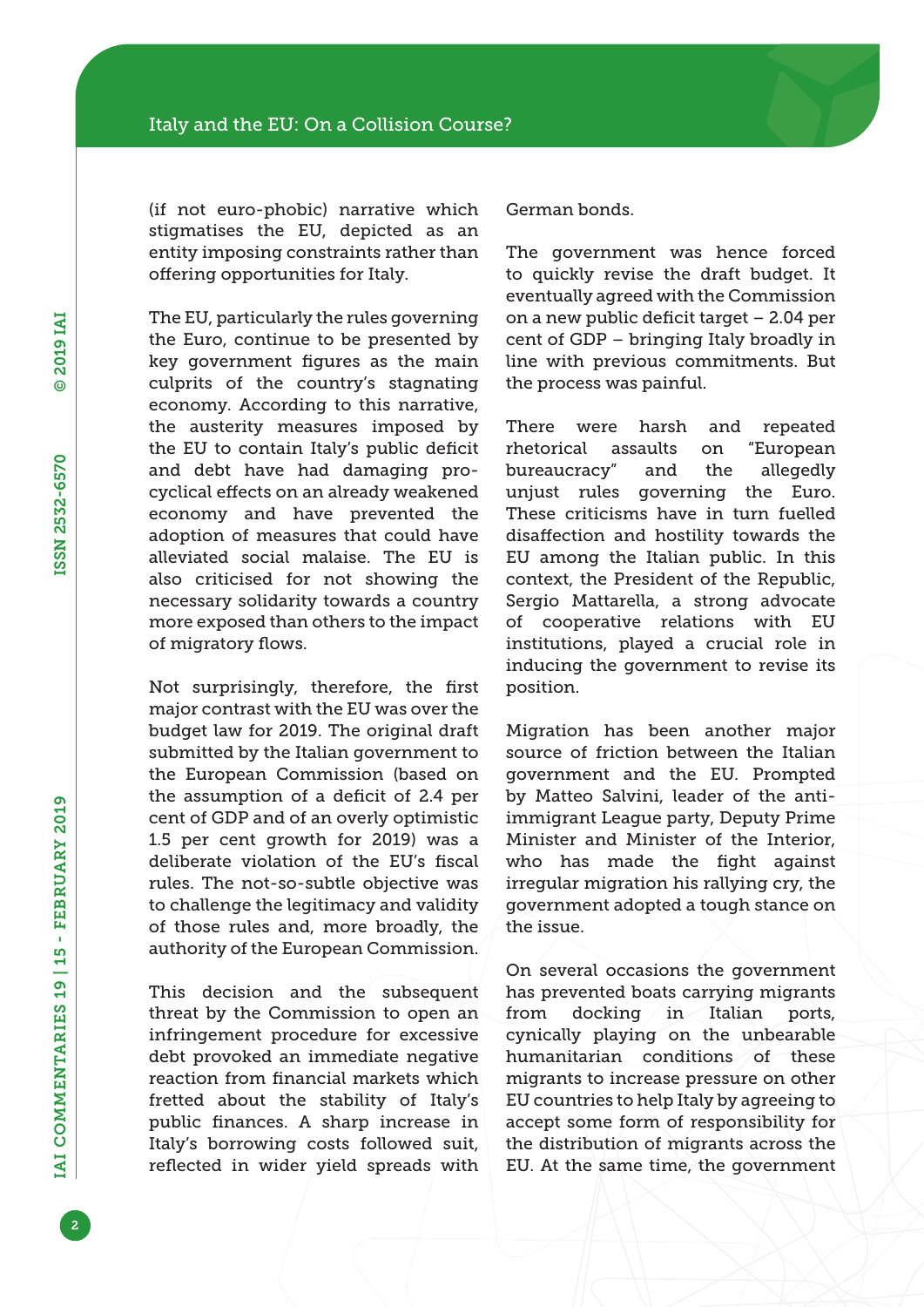has also tightened the conditions for issuing residency permits to foreigners for humanitarian reasons.

The M5S-League government has thus lost no time in accusing the EU of a lack of solidarity in managing migratory flows. In so doing, it has deliberately confused the responsibilities of individual member states, many of which have refused to show increased solidarity on the migration issue, with those of EU institutions, which have instead done much to promote a cooperative and orderly management of the phenomenon.

This has deepened misperceptions among the Italian public, with many believing that the lack of a coordinated response to migratory flows is a direct responsibility of EU institutions. In this sense, the EU has been transformed into a convenient scapegoat for the difficulties in obtaining support and solidarity from national partners.

The on-going campaign for the European parliamentary elections this May has increased competition between the League and the M5S, with the former well ahead in the polls. Leading figures from both parties have multiplied their attacks on the EU, while looking beyond Italian borders for potential allies among the nationalist and anti-EU parties in other European states.

As a result, the government has become increasingly isolated and marginalised in Europe. Having neglected, and in some occasions even antagonised, traditional allies like France and Germany, Italy has sought convergence with Visegrad group countries on the basis of their shared nationalist posture, overlooking the fact that their agendas and priorities are often at odds with basic Italian national interests.

In the run up to the European elections, Italy's ruling parties have updated their narrative. They now argue that the government is no longer anti-EU or against the Euro, but against "this" EU. By this, the two parties are pretending to reform this EU, bringing it closer to the interests of ordinary citizens and less attentive to the interests of banks, financial institutions, multinationals or lobbies.

Against this backdrop, both the M5S and the League party are gambling that the upcoming elections will produce a dramatic change in the political equilibrium in Europe with a defeat for the mainstream pro-European parties. This will also make the EU, so the argument goes, more attentive to Italian interests.

Such efforts may sound appealing but the fact is that in the meantime, the government has not been able to define a clear strategy, or concrete proposals on how to shape the future of the EU. It has failed to present a clear idea of the role of Italy in the EU, and of the EU in the world.

Moreover, and in no small part as a result of the government's frequent criticisms of traditional allies, Italy is presently absent from the main negotiating tables, including the preliminary conversations on the renewal of top positions in EU institutions. As a result, Italy appears to be more isolated in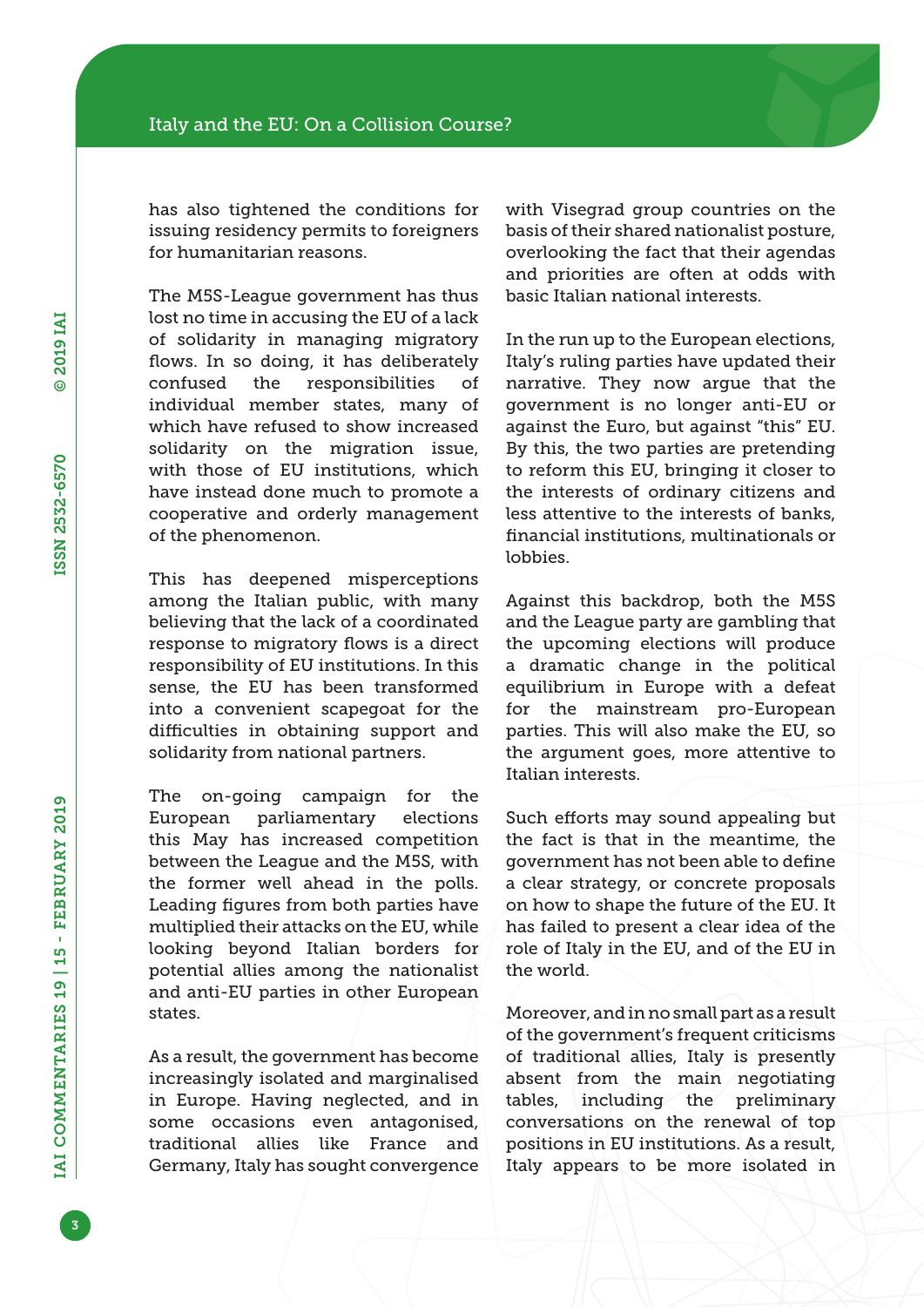### Italy and the EU: On a Collision Course?

Europe, lacking both in negotiating leverage and credible strategies of alliance building.

*21 February 2019*

4